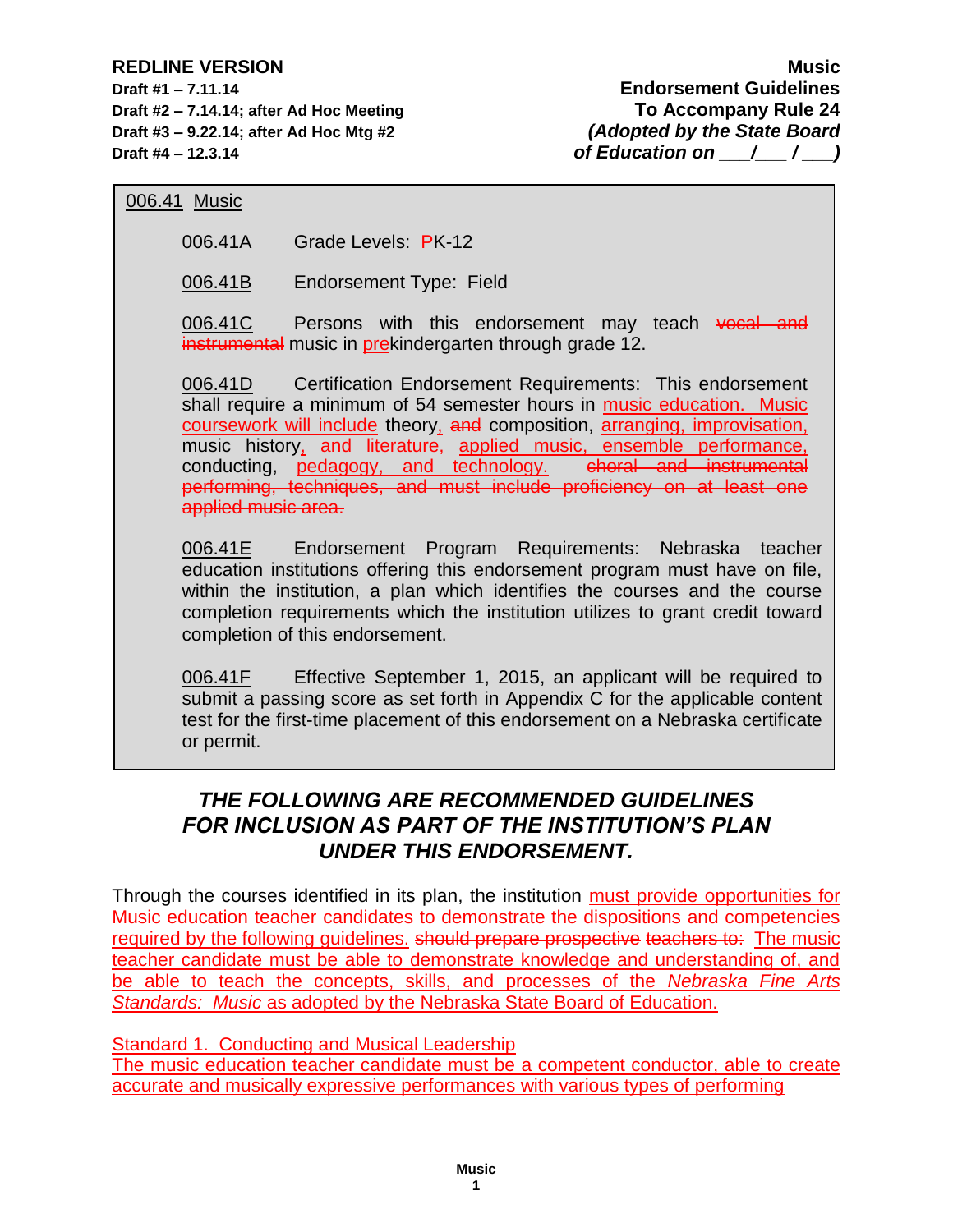**Draft #2 – 7.14.14; after Ad Hoc Meeting To Accompany Rule 24 Draft #3 – 9.22.14; after Ad Hoc Mtg #2** *(Adopted by the State Board* **Draft #4 – 12.3.14** *of Education on*  $\left(\begin{array}{cc} 1 & 0 \\ 1 & 0 \end{array}\right)$ 

**REDLINE VERSION Music Draft #1 – 7.11.14 Endorsement Guidelines** 

groups and in general classroom situations. Instruction in conducting includes score reading and the integration of analysis, style, performance practices, instrumentation, and conducting techniques.

Standard 2. Musical Creation and Adaptation The music education teacher candidate must compose, arrange, and improvise music.

The music education teacher candidate must demonstrate ability to:

Element 1 create original music in a variety of styles and settings;

Element 2 arrange/adapt music from a variety of sources; and

**Element 3** spontaneously create music in a variety of styles and settings.

Standard 3. Performance

The music education teacher candidate must demonstrate abilities in solo and ensemble performance.

The music education teacher candidate must:

Element 1 display technical skills for artistic self-expression in at least one major applied area; and

Element 2 understand and perform standard repertoire in a variety of ensemble settings.

Standard 4. Theory and History

The music education teacher candidate must develop knowledge and skills pertaining to the structure, function and context of music.

The music teacher education candidate must:

Element 1 apply analytical skills to a variety of styles and time periods through music theory and analysis; and

Element.2 possess understanding of music as an art form across various time periods and cultures through the study of music history and literature.

Standard 5. Essential Teaching Competencies

The music education teacher candidate must apply music knowledge and skills in teaching situations; and integrate music instruction within the context of PK-12 education.

The music education teacher candidate must:

**Element 1** apply understanding of child growth and development and learning principles relevant to music instruction;

Element 2 plan and deliver developmentally appropriate instruction utilizing relevant methods and materials to meet the diverse experiences and needs of the student;

Element 3 utilize effective classroom management and rehearsal techniques;

**Element 4** apply vocal and instrumental skills and pedagogy for effective student instruction;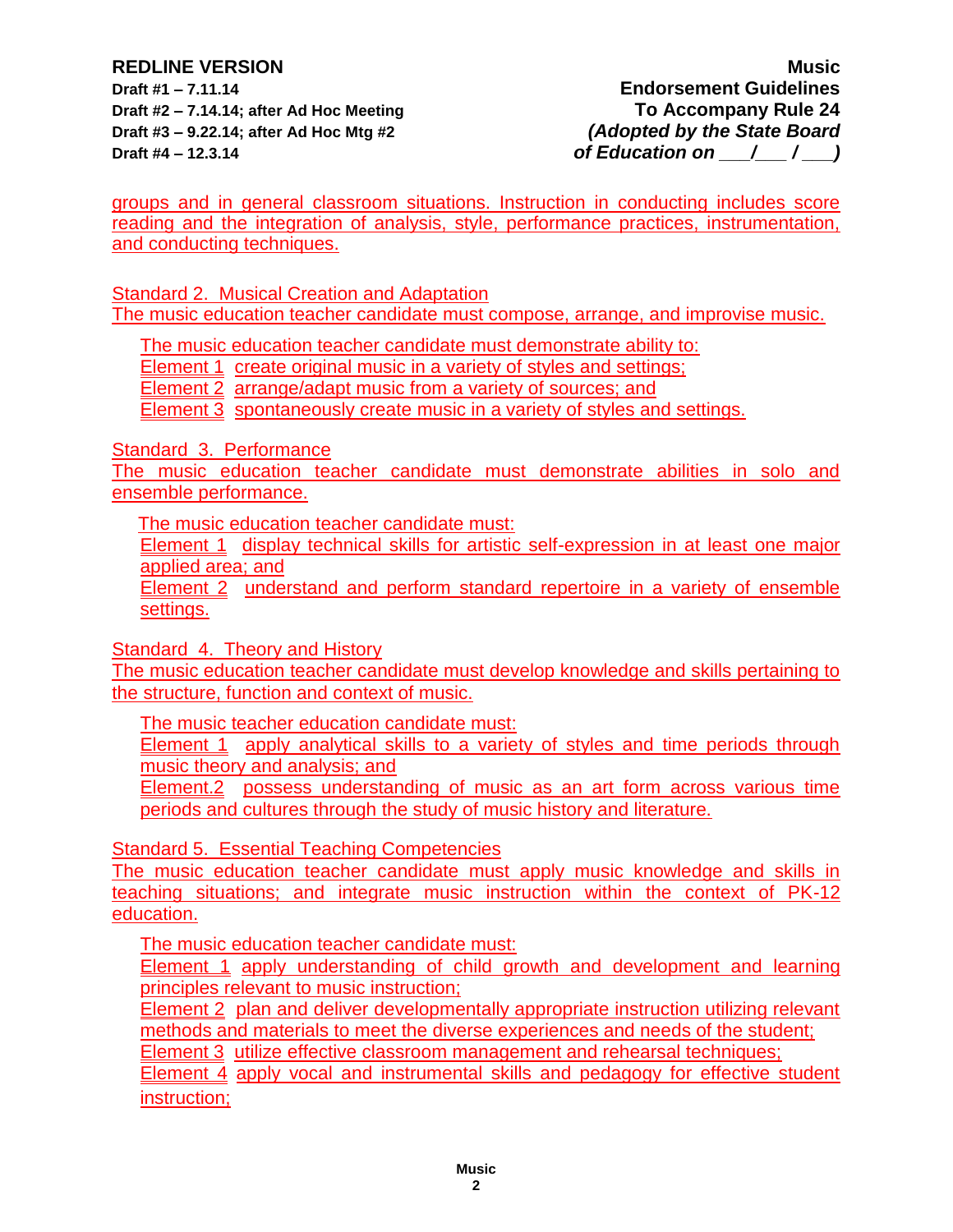**Draft #1 – 7.11.14 Endorsement Guidelines Draft #2 – 7.14.14; after Ad Hoc Meeting To Accompany Rule 24 Draft #3 – 9.22.14; after Ad Hoc Mtg #2** *(Adopted by the State Board* **Draft #4 – 12.3.14** *of Education on*  $\binom{1}{2}$ 

Element 5 enhance classroom learning through the use of piano (may include other accompanying instruments);

Element 6 model and apply technology tools and resources that promote music teaching and learning;

Element 7 utilize formative and summative assessment to monitor student progress and evaluate instructional effectiveness and curriculum management; and

Element 8 use best practices and research-based data to inform curriculum development and continuous music program improvement.

Standard 6. Professionalism

Music education teacher candidates recognize they are lifelong learners and that learning is often collaborative. They demonstrate professional conduct and ethical practices, participate in professional development experiences specific to music and music education, draw upon music education research to inform practice, continuously reflect on their own practice, advocate for music education in schools and communities, utilize resources from professional music organizations, and administer the music program.

The music education teacher candidate must:

Element 1 take an active role in their own professional growth by participating in professional development experiences that directly relate to the learning and teaching of music;

Element 2 engage in continuous and collaborative learning that draws upon research in music education to inform practice;

Element 3 utilize resources from professional music organizations to advance their own development as a reflective practitioner;

Element 4 demonstrate an understanding of the administration and

management of a successful music program; and

Element 5 advance the profession by engaging in activities such as informed advocacy for music education for all students and mentoring experiences in schools and communities.

Guidelines informed by National Association of Schools of Music (NASM) Standards for Music Educators (2014).

A. Demonstrate skill in listening, analyzing, notating, performing, and evaluating music and music performances;

B. Demonstrate an understanding of the broad relationships among musical styles, musical forms, historical periods, and composers, including the value of various types of music: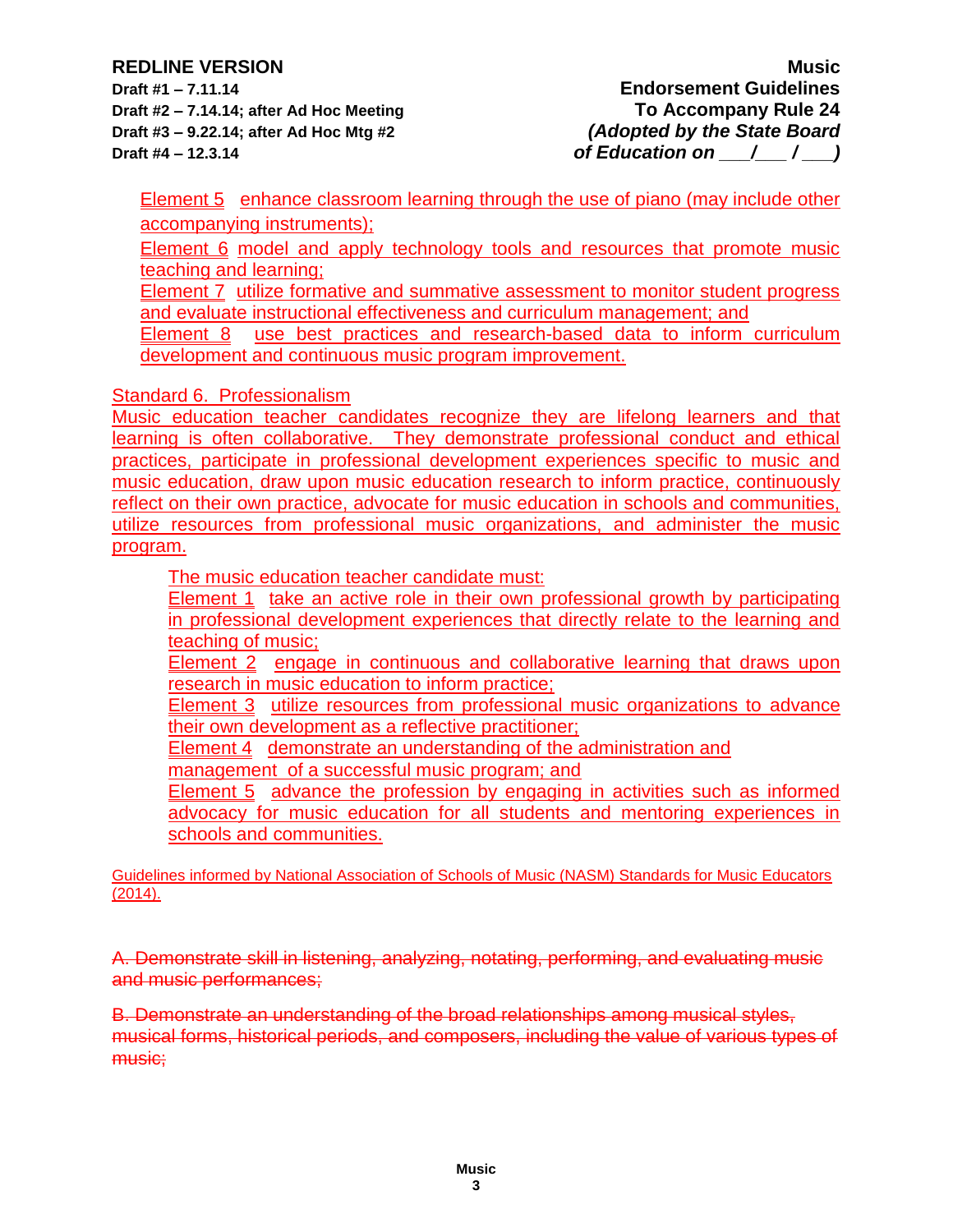**Draft #1 – 7.11.14 Endorsement Guidelines Draft #2 – 7.14.14; after Ad Hoc Meeting To Accompany Rule 24 Draft #3 – 9.22.14; after Ad Hoc Mtg #2** *(Adopted by the State Board* **Draft #4 – 12.3.14** *of Education on*  $\left(\begin{array}{cc} 1 & 0 \\ 0 & 1 \end{array}\right)$ 

C. Investigate the artistic and socio-political influences found in the music that is studied, including world cultures and non-western art forms;

D. Apply qualitative criteria in making judgments about the music selected for study and performance;

E. Utilize technology to enhance musicianship and to design, organize, and facilitate instruction;

F. Integrate the understandings gained from music studies and creative activities in setting personal style and determining performance practice;

G. Develop creative skills in performing, arranging, composing, and improvising;

H. Develop sight-reading skills in learning new music quickly, accompanying others, and transposing music for classroom use;

I. Demonstrate knowledge of instrumental and vocal pedagogy and performance practice by modeling on piano, voice, and secondary instruments;

J. Demonstrate skills in rehearsing, including the ability to detect errors in musical performance, demonstrate corrections, and prescribe appropriate remedial strategies;

K. Demonstrate conducting skills that illustrate musical sensitivity in gesture;

L. Demonstrate an understanding of the role of and need for music in society, how music affects the human being, and the importance of music education for all students;

M. Demonstrate the interconnectedness between music and the other disciplines in the curriculum;

N. Demonstrate an understanding of the need to be an advocate for music education;

O. Conduct meaningful and appropriate assessments of student learning; and

P. Demonstrate an understanding of the administration and management of a successful music program.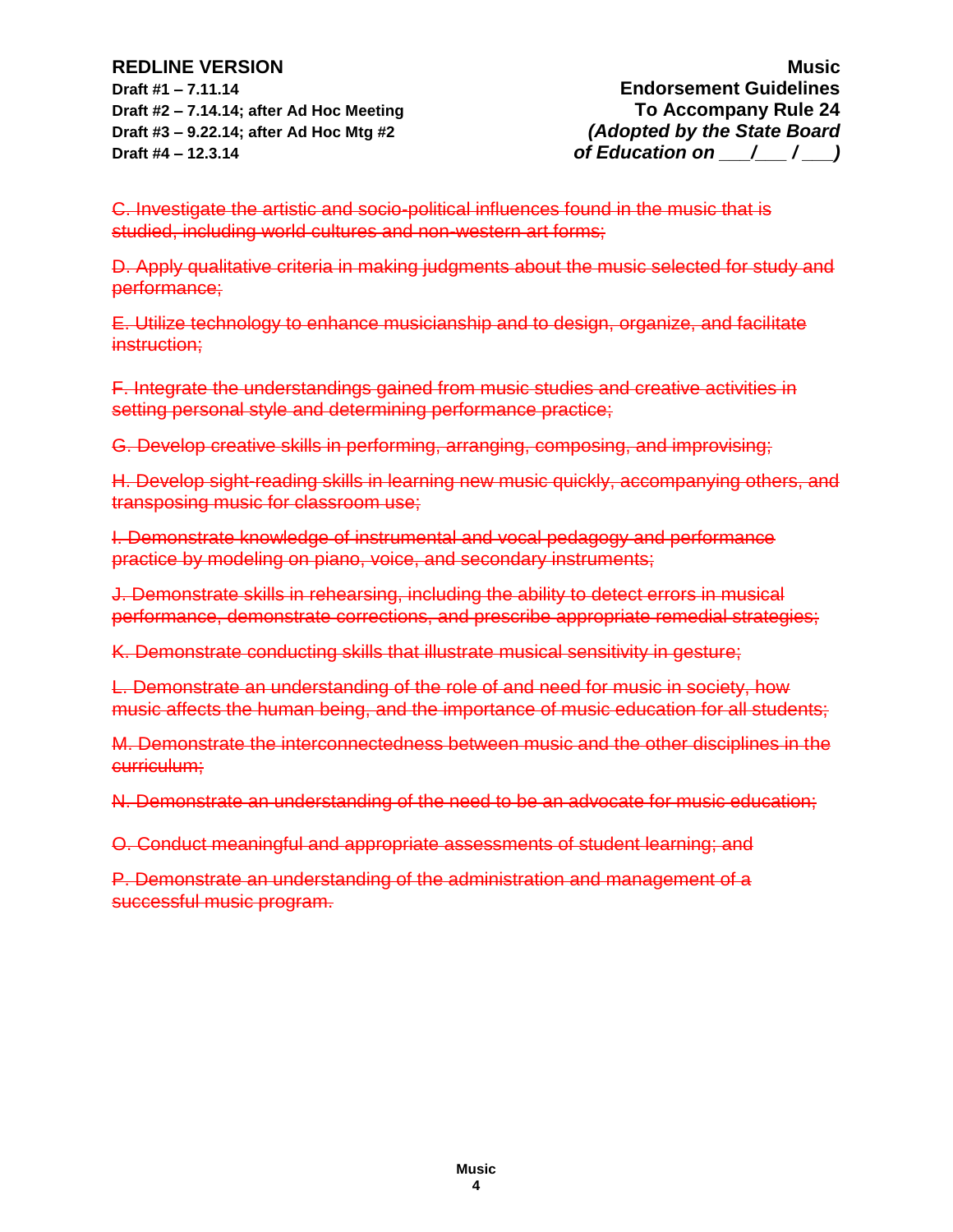MUSIC ENDORSEMENTS—Ad Hoc Meeting DISCUSSION NOTES (Meeting #1 - 7.11.14):

How can certification in NE be transferred to other states? Do we still need to maintain the subject endorsements? Would broad field endorsement be better? Many other states have only a Music field endorsement, and no subject endorsements.

Don't want to water down the endorsements so that teachers do not receive adequate training to feel prepared to teach.

The K-12 endorsement is something teachers need to understand—what does this allow them to do and what are expectations with this endorsement at school districts hiring them?

State Board approved Fine Arts Standards for K-12 students need to be taken into consideration when reviewing the endorsements.

Supplemental Endorsements – would this be an option with the music endorsements? A Supplemental must be attached to a subject/field endorsement.

In future, Professional Development will likely be required for recertification, rather than on experience. NE is one of the few states that does not require PD at this time. Supplemental endorsements might work well in that capacity.

In a Graduate program, if can tie-in a supplemental, it would be very desirable and more teachers might go more in-depth with coursework.

Observation by student candidates, working with co-operating teachers—getting more hands-on experience prior to student teaching would be very helpful. Are connections being made between methods classes and actual teaching experience? Placing candidates in school settings for field experiences is becoming more challenging. Have to find school districts, co-operating teachers, schedules that will work with candidate schedules.

National standards are becoming more pedagogy-based, rather than dealing with specific content.

Career Education Certificate—is this something workable? NE still wants teacher to have a teaching certificate. How do we honor the needs of schools when traditional teacher preparation isn't working? Outstate schools have difficulty finding qualified music teachers.

Need to include Technology in music educator preparation programs.

Is there anything positive in removing subject endorsements? Only interest would be that these are endorsements on the books that are viable for candidates and meeting the needs of the state. Is someone with minimal training better than having no one?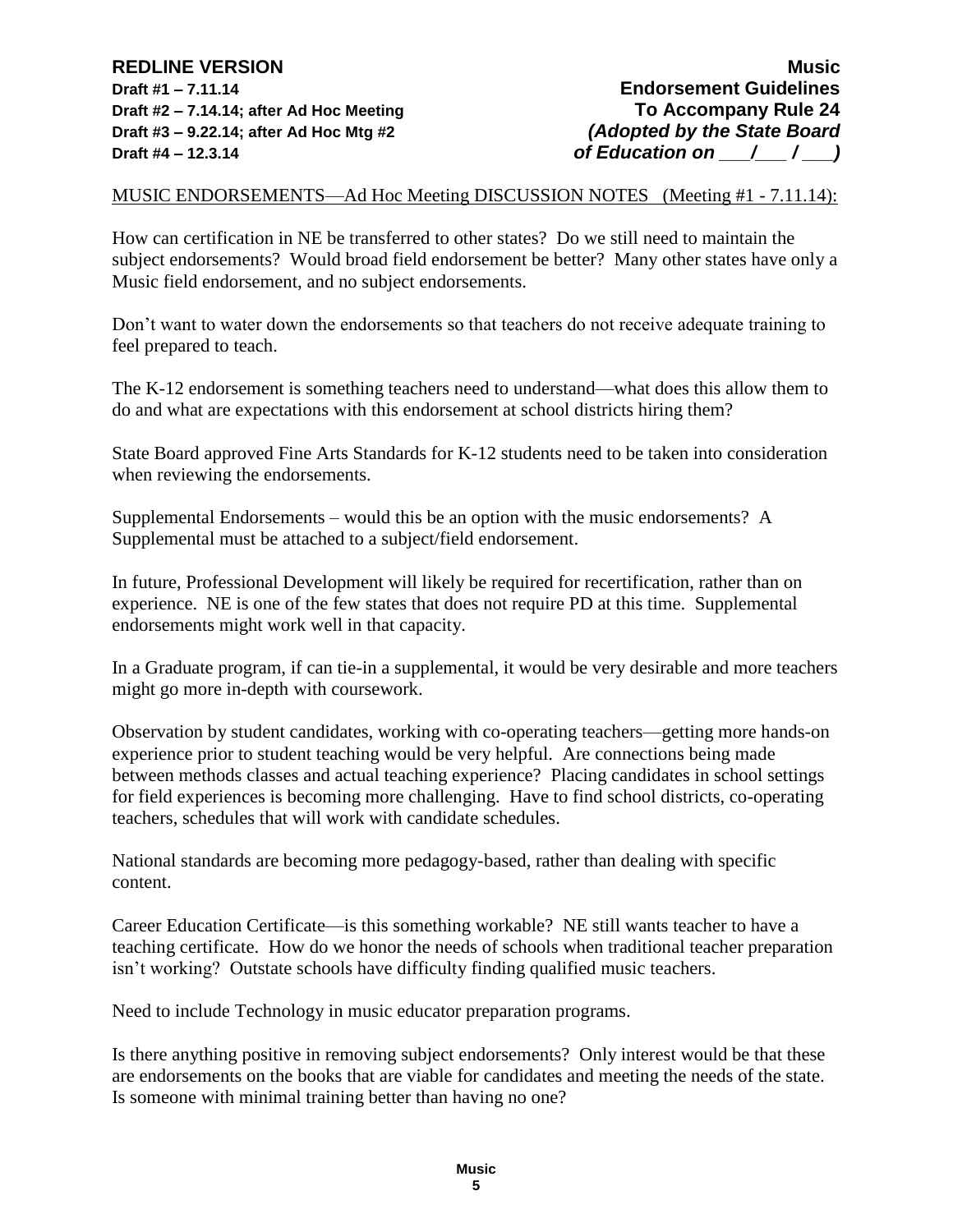**Draft #1 – 7.11.14 Endorsement Guidelines Draft #2 – 7.14.14; after Ad Hoc Meeting To Accompany Rule 24 Draft #3 – 9.22.14; after Ad Hoc Mtg #2** *(Adopted by the State Board* **Draft #4 – 12.3.14** *of Education on \_\_\_/\_\_\_/* **\_\_\_)** 

NEXT STEPS:

--Instrumental—Supplemental? What courses are needed?

--More information needed from institutions on both vocal and instrumental subject endorsements.

--Look at viability of the supplemental endorsements and employability options.

--May eventually look at specialty areas of endorsements later.

--Implementation of Technology—must be addressed. What is available today did not exist when Music endorsements were last revised.

--Keep Subject Endorsements—will work on these at NDE for presentation at next ad hoc meeting.

--Draft Endorsements will be distributed to ad hoc committee to review and respond to. An additional meeting will be held after that to finalize ad hoc committee recommendations to NCTE. (Possibly August 29?)

### MUSIC ENDORSEMENTS—Ad Hoc Meeting DISCUSSION NOTES (Meeting #2 – 9.19.14):

Meeting held at NCSA Meeting Room. (Wandzilak, Jankovich, Childs absent)

Music field endorsement – reviewed by ad hoc committee and improvements made to endorsement and guidelines. NDE staff will add the language for Standard 6 Professionalism, based on discussion of elements needed.

Vocal Music subject endorsement – discussion held on minimum number of credit hours and grade level change. Guidelines should mirror music field endorsement, with references to instrumental music removed.

Instrumental Music subject endorsement – Ad hoc committee recommendation is to remove this endorsement from Rule 24, as the difference in this subject endorsement and the Music field endorsement is approximately 4-6 credit hours. All institutions who offer this endorsement also offer the Music field endorsement.

Madsen shared that only one comment had been received since the previous *ad hoc* meeting, and it was suggested an instrument repair course should be included. Some of the institutions reported that they do offer this course.

Regarding content testing—Music education field endorsement candidates and Vocal Music subject endorsement candidates take the same Music Praxis II test (5114 Music: Content and Instruction), therefore guidelines need to be consistent.